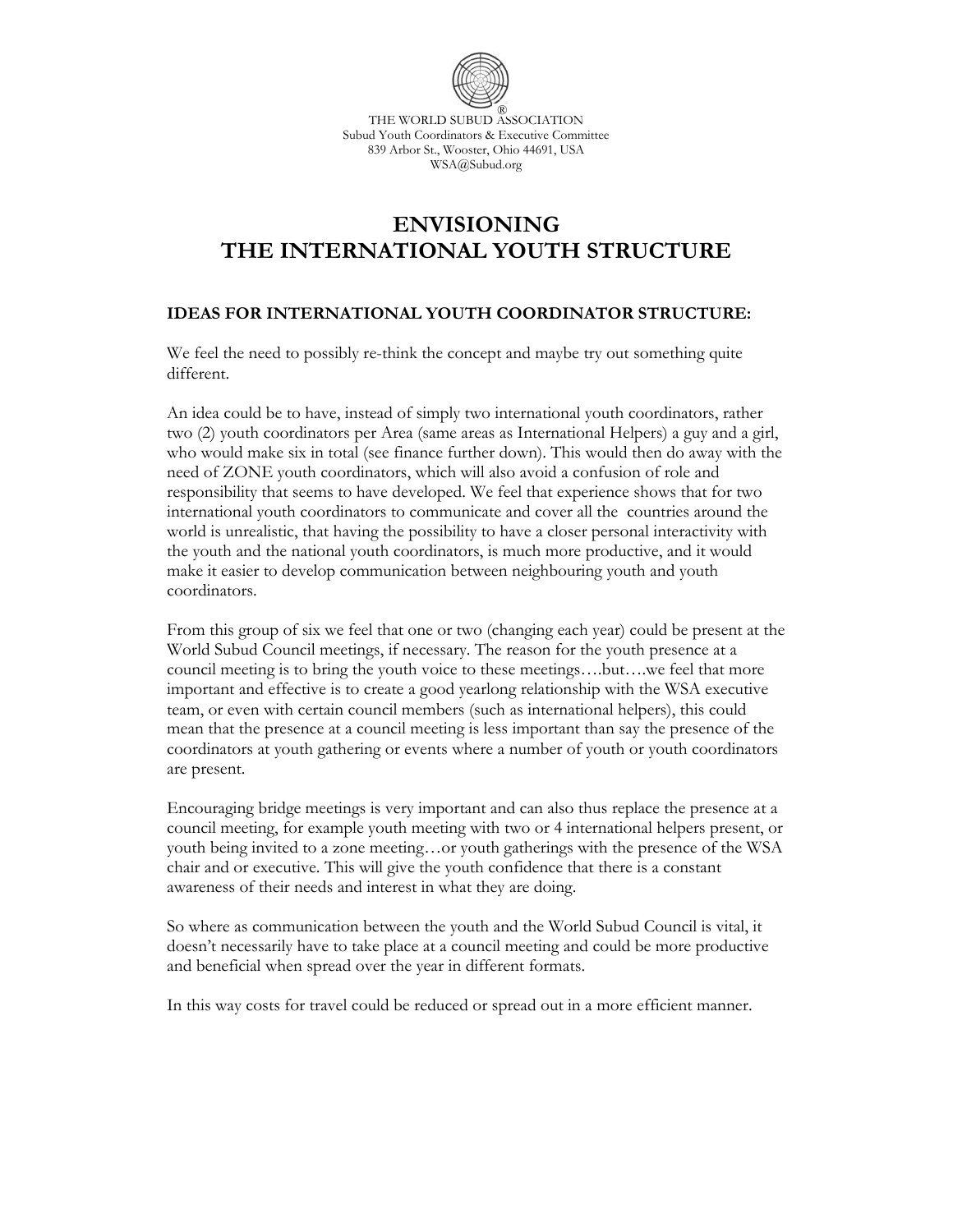#### **DEFINITION OF THE ROLE:**

The first quality or requirement that we feel is important is the capacity to listen and to try and find out what the youth needs are. Experience shows that the youth (as well as older people) do not want to be told what they could, should or must do….Youth coordinators should not come with an agenda, but should be out there trying to evaluate the needs, concerns issues that the Subud World Council should be made aware of. This may be helper issues, or support for projects, or personal development support, etc....

The second quality is to be a good communication channel, passing on the general feeling or message coming from the youth, as opposed to ones personal opinion, to the organization at the international level.

The third quality is to encourage and support the youth in their endeavours, be they projects they wish to develop (video website, earth data base, gatherings, news letter) or in their wish to take on an active role in Subud.

Experience shows that there is a lot of helper work involved and where as we do not feel that this is necessarily the role of the youth coordinators, being a helper can be an advantage.

It is also an advantage to have some capacity in facilitating meetings, as it seems that many young people also like to give more content to their gatherings and meetings, than simply having fun, and that these are great moments for them to share concerns and projects and develop projects.

## **COMMUNICATION**:

As in everything, communication with the youth and coordinators is the key as well as encouraging the cross communication between the youth from different countries in a given area, but then also worldwide. It is clear that today the youth are adept to using the internet. Experience shows that e-mails are good for more organizational exchanges, but that Facebook is a widely used means for simply exchanging and keeping in touch, after any gathering or meeting or congress, all the youth that participated tend to continue sharing their experience, photos and ideas as well as projecting the 'next gathering'. We also see that the Facebook group set up by Hugo and Elysia Weaver '**I am planning to attend the 2010 World Congress in Christchurch!** has 313 members signed up. The advantage of course of this communication is that it is basically free.

Still, nothing really replaces person to person communication so, it is important to:

Give the opportunity for national youth coordinators to meet and share the varying concerns from one country to another.

Encourage participation of the youth in national congresses both at home and abroad, giving some the opportunity of using the International Youth Travel Fund.

Encourage the organization of camps and gatherings where the youth can meet and exchange experiences, and where members of the council can also be present.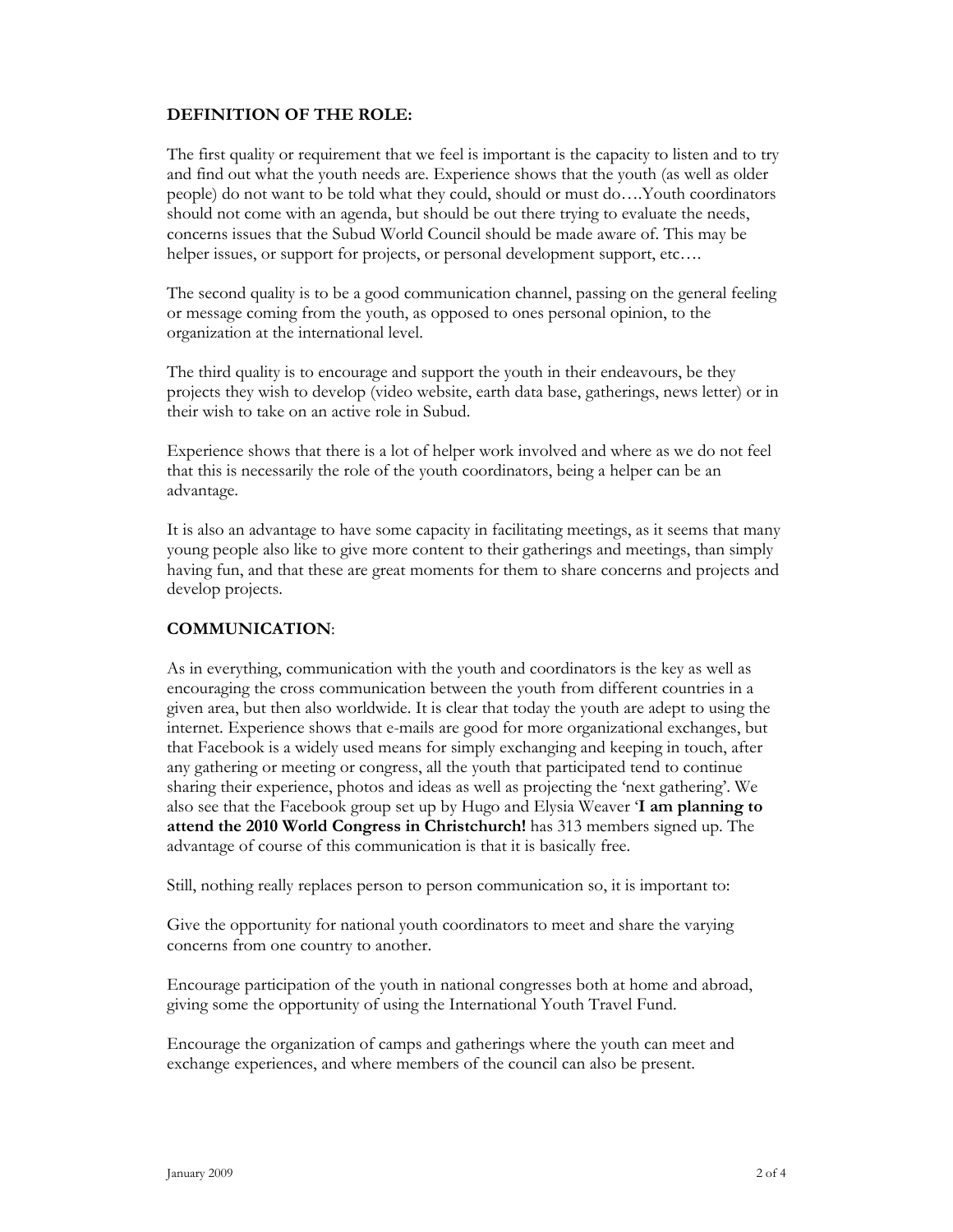#### **FINANCE:**

The idea in the case of six International Youth Coordinators would be that there is a mixture of finance coming from the WSA budget and also from zone budgets. This of course would be balanced among those zones with money as opposed to those without. But we feel that the work that could be done and the results achieved would warrant the International Youth budget being put up. Budgets can go further if travel is less far afield.

## **FROM LISTENING TO THE YOUTH, CERTAIN THIS HAS COME UP:**

In Subud Britain many more young people have come to Subud, than in other countries. It would seem that many of these young people discovered Subud by going to a camp, gathering or even congress with a Subud friend…This then makes it clear that young people come to mainly through being with young members….

So, apart from continuing to promote and support the organization of these events, apart from creating space for the youth at all national congresses, we also encourage establishing more young helpers. These helpers may not need to take on the typical role of a group helper; they may be more 'roaming' helpers, attending gatherings and events where there are youth, as well of course as being involved with the youth in their group. Even when young people have good relationships with the 'older' generation, there are still many things they find easier to talk about with someone closer to their age. This is an idea that should be discussed with the International helpers and national helpers, to create a specific denomination, as clearly some young helpers cannot take on typical group responsibilities, simply due to their schedules and life styles.

Another suggestion made by one young person was that a social evening could be organized (by the youth) in a group, for an applicant to meet all the members of the group. This should be encouraged, and we need to move away from the concept that 'applicants' must be 'protected' from any input other than from helpers.

It seems that for children, being able to create their own relationships (other than exclusively through their parents) by going to events and gatherings is very important. Also this social connectedness seems fundamental after a young person has been opened to help them in their first years of being a member.

It is also probably the experience of many people that 'children' feel the inclination to be opened when 'away' from their own group and family. This feeling should be acknowledged and respected, thus having both young and experienced helpers at these gatherings is important. Also many young members like to take these opportunities to do general testing with experienced helpers.

#### **NETWORKING VERSUS PROGRAMS**:

Globally the feeling of the role and the reason of International Youth Coordinators is not to 'create programs,' it is to communicate and encourage communication and interaction between the youth and all the different elements of the organization. To support and encourage their involvement in the organization and to support the projects that they wish to develop.